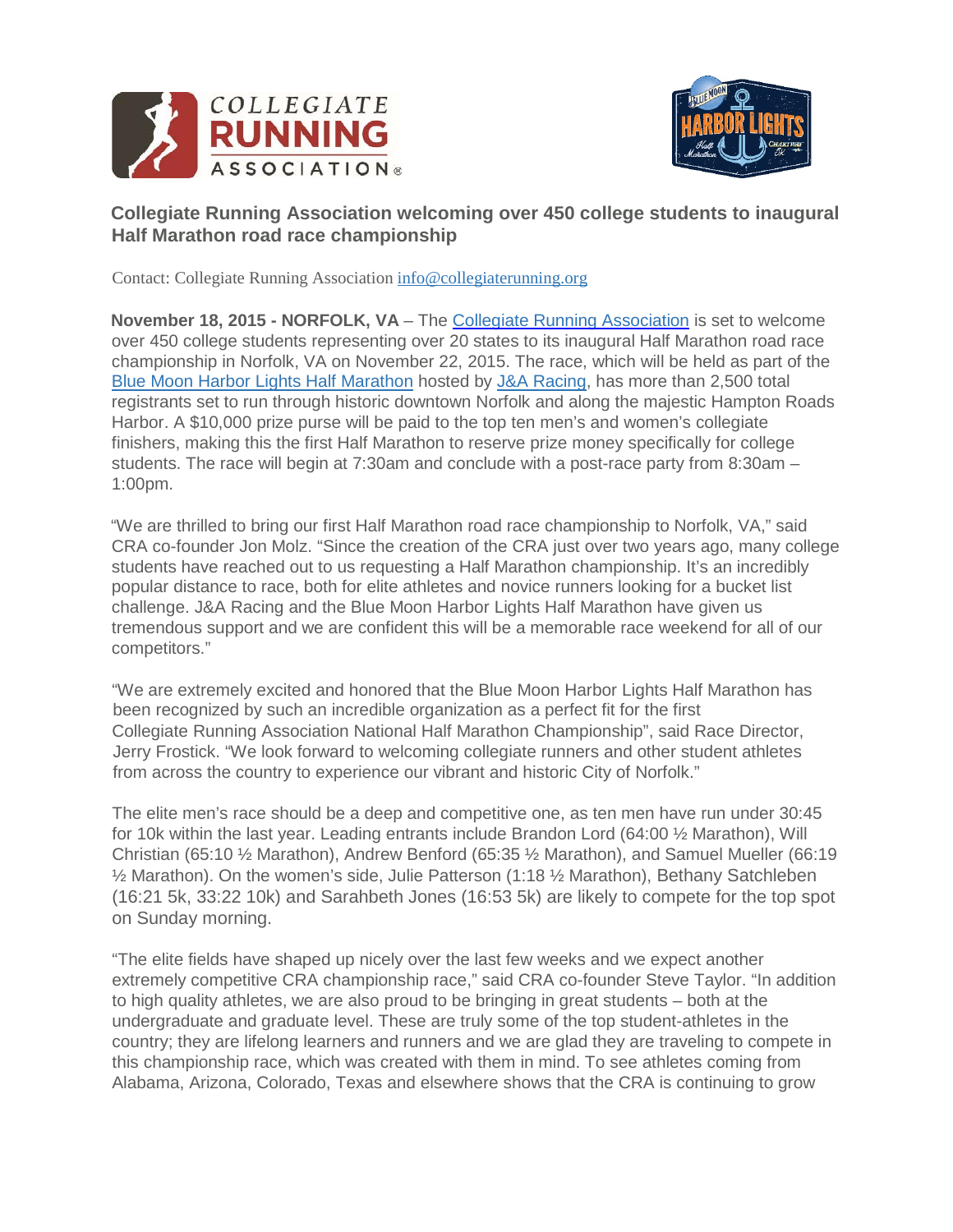and by partnering with great events like the Harbor Lights Half Marathon, we know the future will remain bright."

In addition to the Half Marathon on Sunday morning, the weekend will be filled with exciting events over a three day span in Norfolk. The event kicks off on Friday, November 20 with a Sports & Fitness Expo at the Half Moone Cruise and Celebration Center; Saturday, November 21 features the Chartway 5k and Kids Final Mile hosted by Bon Secours In Motion, and will also have a CRA Elite Runner Forum at 3:00pm at the expo; Sunday, November 22 will conclude with the Half Marathon and post-race party. The events also coincide with the 31st Annual Grand Illumination Parade produced by the Downtown Norfolk Council

## *Leading college men's entries as of 11/17/15 are:*

**Andrew Benford** *(Team Run Flagstaff / Under Armour; Coconino Community College, Flagstaff, Arizona)* – Former NCAA D-I All-American for the University of Richmond. Multipletime Team USA representative in road racing and mountain running. (8:39 3k Steeple, 13:55 5000m, 65:35 ½ marathon)

**Cody Brown** *[\(](http://zapfitness.com/athletes/cole-atkins/)Stephen F. Austin University, Texas)* – Undergraduate student majoring in Kinesiology. Aspiring to join the US Marine Corps after college and also pursue professional bull riding. (14:38 5k; 30:20 10k)

**Will Christian** *(Old Dominion University, Norfolk, Virginia)* – Pursuing his ME in Environmental Engineering. Has competed on four World US Military teams in his career. Was the 2004 ACC Champion in the 5000m and has also placed in two CRA championship events. Aspiring to qualify for the Olympic Trials in the Marathon. (14:24 5k, 65:10 ½ Marathon, 2:19 Marathon)

**Ryan Hagen** *(Mary Baldwin College, Staunton, Virginia)* – Studying to be a Doctor of Physical Therapy. Completed undergrad at Virginia Tech. Has great range from the Mile to the  $\frac{1}{2}$ Marathon. (4:02 Mile, 14:25 5k)

**Brandon Lord** *(University of Virginia, Charlottesville, Virginia)* – Currently enrolled in the McIntire School of Commerce at UVA. Lord was a three-time NCAA Division I All-American and the 2014 SEC 10k champion for the University of Georgia. (13:43 5k, 29:09 10k, 63:59 ½ Marathon)

**Colby Mehmen** *(Stephen F. Austin University, Texas)* – Undergraduate student and 2015 Southland Conference 10k runner-up. (30:22 10k)

**Samuel Mueller** *(Auburn University, Auburn, Alabama)* – Currently enrolled in the Auburn University College of Veterinary Medicine. Won the 2015 Great Race 10k in Pittsburgh, PA. Aiming to qualify for the Olympic Trials in the Marathon. (14:24 5k, 29:49 10k, 66:19  $\frac{1}{2}$ ) Marathon)

*Additional entries include:* **Ryan Foster** (Longwood University, VA and J&A Racing Ambassador – 1:10 ½ Marathon); **Matthew McKenna** (University of Richmond, VA; 30:38 10k); **Faris Sakallah** (William and Mary, VA; 30:48 10k); **Trevor Sleight** (William and Mary, VA; 14:22 5k and 30:40 10k); **Alex Wolf-Root** (CU Boulder, CO; 30:45 10k and 69:44 ½ Marathon); **Johnny Hogue** (University of Richmond, VA); **Alex Lucking** (University of Richmond, VA); **Ryan McGorty** (William and Mary, VA).